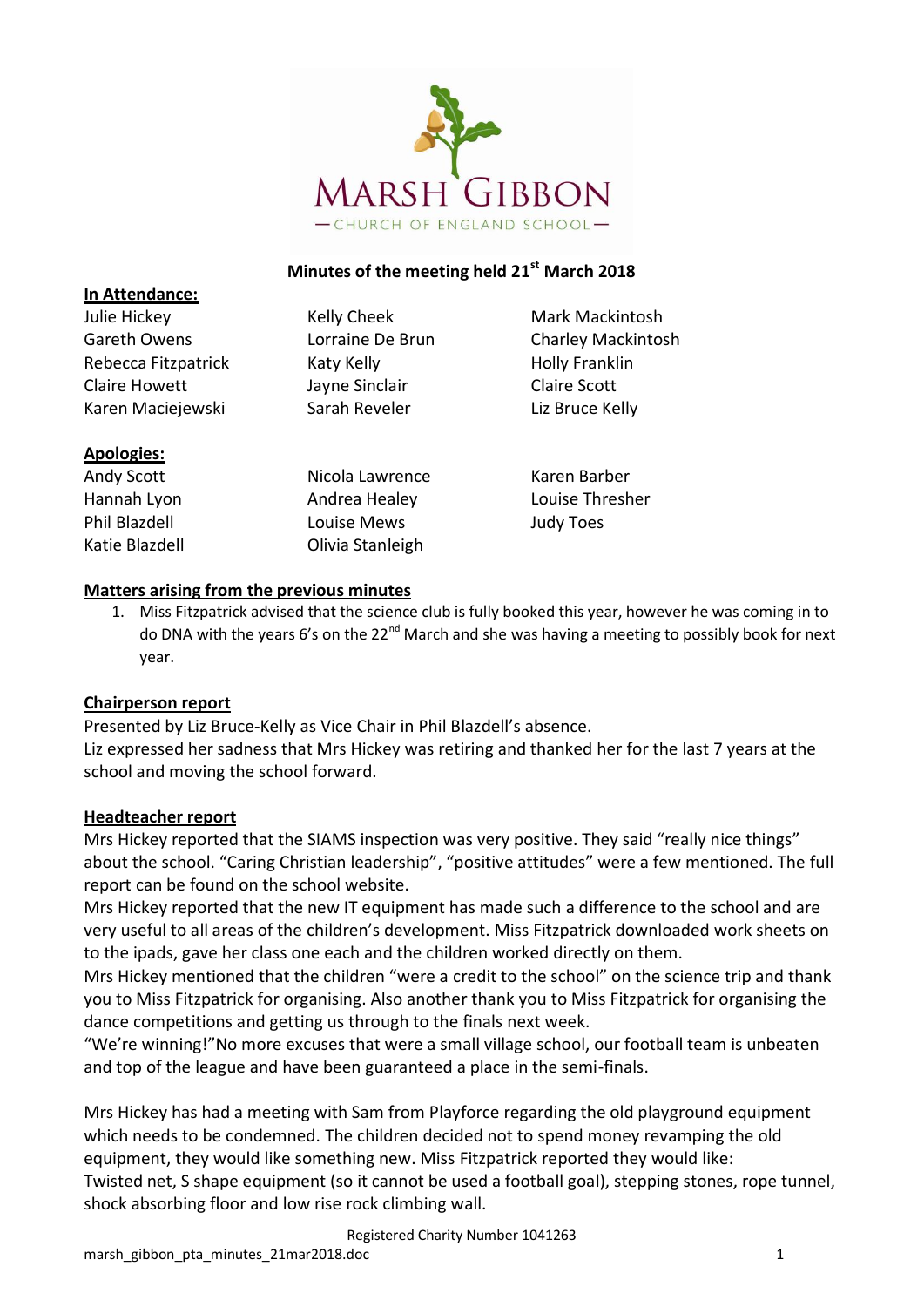Cost is £7000, however the school has been given £5000 funding, therefore asking the PTA for £2000.

Mrs Hickey explained that a speedy decision was needed if the equipment is to be installed in May. The company would require notice of a few week so they could organise the ordering of the equipment.

Unanimous decision to go ahead, £2000 to be given by the PTA. Katy Kelly mentioned we could possibly try to raise £2000 by doing sporty fundraisers.

## **Treasurer Report**

Sarah Reveler reported:

Current balance £7463.42

Film night to be added @ £204.73, thank you Claire Scott for organising.

Earmarked £1001.27 (Polar Bear challenge £41.00, Royal Tea & Matchbox competition £613.84) for the new Trudi Library.

Kath Pullen's art show raised £346.43 (inc in current balance). Profit to be put back into art resources.

Earmarking £500 for Miss Fitzpatrick's data loggers

Forecast fundraising: approx. £5000 for next year.

### **Film Night and Facebook**

Film Night

Everybody thanked Claire Scott for organising and commented how "chilled", how it "went so well" and was "perfect".

There had been negative comments, the main one being no pizza.

Suggestions noted:

Cooked pizza at home and children can eat it cold later.

Children were hungry so food was needed

Set price per family

Not all children could see

Teddies to be taken in

Black out blind

Bring your own snacks

Pizza Parties

Year 6 suggested the school council run it, or tick a box to say no pizza if you don't want it.

PTA discussed how we have tried and tested so many ways.

Better with drinks bottles bought from home

Get the sweets out quickly or the children keep asking throughout the movie.

All the food went including carrot sticks and cucumber

Costs - £4 last time and it was agreed at the previous PTA meeting the cost would go up to £5, as the children get an individual size pizza from dominos worth £6.49, popcorn, sweets and a film. £5 (1 child) £8 (2 children) £10 (3 children)

All persons present agreed *when a decision is made at the PTA meeting the decision will stand in future events.* 

Facebook

Due to recent fuelled facebook debates, the PTA would like noted: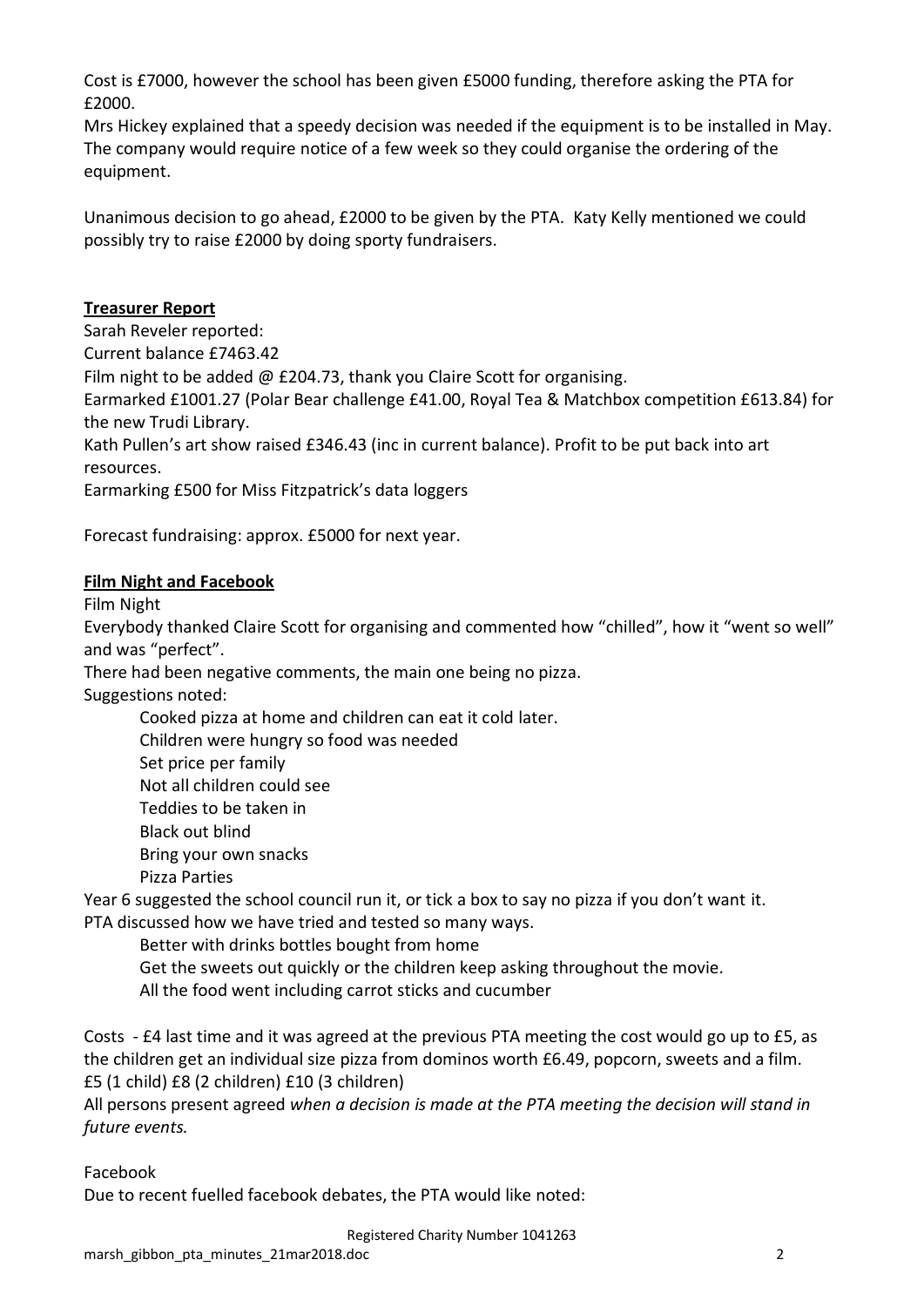- Please be careful when writing on Facebook, it's not nice to read, it can be a form of bullying and the recent debate got out of hand and nasty.
- Positive posts, questions and ideas are welcomed.
- Specific events will now have specific coordinators, so if parents or staff have any questions or concerns to go to them directly.
- Facebook rules and guidance to be sent out via Parentmail and admin have the right to remove any feed at their discretion.
- Complaints procedures are on the school website.

| <b>Leavers</b>                     | Mr Owens confirmed that this year 6 leaver's hoodies are £15 each.                                                                                                                                                                                                                                                                                                                                                                                                                                                                                                         |
|------------------------------------|----------------------------------------------------------------------------------------------------------------------------------------------------------------------------------------------------------------------------------------------------------------------------------------------------------------------------------------------------------------------------------------------------------------------------------------------------------------------------------------------------------------------------------------------------------------------------|
| <b>AOB</b><br><b>Money Request</b> | Katy Kelly originally asked for £120 for the dance costumes, however she<br>overspent by £43.00 and would like to ask for more.<br>Unanimous Decision in the room to go ahead.                                                                                                                                                                                                                                                                                                                                                                                             |
| <b>Fundraising</b>                 | Aylesbury Vale Lottery. Everything raised goes back into the school. Jayne<br>Sinclair to investigate.                                                                                                                                                                                                                                                                                                                                                                                                                                                                     |
|                                    | Head Teacher for the day @50p a ticket. Katy Kelly to organise on behalf of<br>the Fox class. Mrs Hickey agreed.                                                                                                                                                                                                                                                                                                                                                                                                                                                           |
| AGM                                | To be bought forward to June $7^{th}$ @7:45pm. Class rep allocation to take<br>place.<br>September PTA will be focussing on meeting the new class teachers.                                                                                                                                                                                                                                                                                                                                                                                                                |
| E-Safety                           | Mr Owens would like to organise an e-safety group. The group needs to have<br>'ideally' a governor, SLT representation, ICT coordinator, Child protection<br>lead, ICT support, Parents or carers, neighbourhood PC or PCSO,<br>representation from community group such as army cadets and children<br>(esafety ambassadors). The group would get together and discuss issues and<br>how to implement into school, engage the community to work together to<br>benefit all.<br>Volunteers for the parental representative role were Karen Maciejewski and<br>Kelly Cheek. |
| Pig Roast Meeting                  | Karen Barber would like to start organising the class reps on the 18 <sup>th</sup> April<br>@2pm.                                                                                                                                                                                                                                                                                                                                                                                                                                                                          |
| Library                            | Awaiting funds.<br>Mrs Williams has sent a letter to Bunnings regarding the fitting of the Library,<br>she is waiting for a response.<br>Jayne Sinclair reported that we have applied to the Siobhan Dowd trust for<br>books, again awaiting a response.<br>Hannah Lyon has donated 200 books from her school (Glory Farm in<br>Bicester). Thank you Hannah.<br>We discussed the location of the Library as the resource room is too damp<br>for books and Mrs Hickey is waiting to hear back from builders to upgrade<br>the original building.                           |